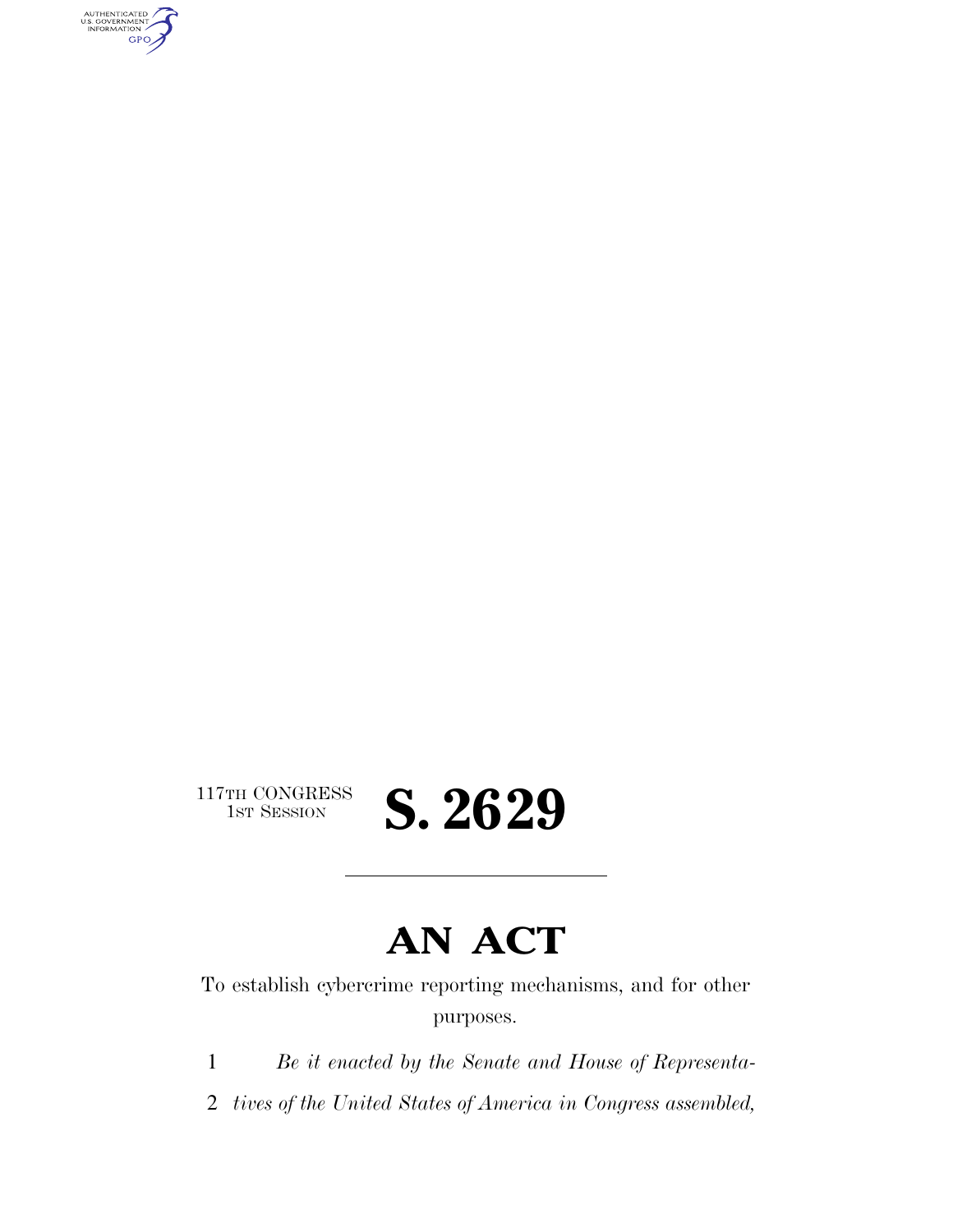### **SECTION 1. SHORT TITLE.**

 This Act may be cited as the ''Better Cybercrime Metrics Act''.

## **SEC. 2. FINDINGS.**

Congress finds the following:

 (1) Public polling indicates that cybercrime could be the most common crime in the United States.

 (2) The United States lacks comprehensive cybercrime data and monitoring, leaving the country less prepared to combat cybercrime that threatens national and economic security.

 (3) In addition to existing cybercrime vulnera- bilities, the people of the United States and the United States have faced a heightened risk of cybercrime during the COVID–19 pandemic.

 (4) Subsection (c) of the Uniform Federal Crime Reporting Act of 1988 (34 U.S.C. 41303(c)) requires the Attorney General to ''acquire, collect, classify, and preserve national data on Federal criminal offenses as part of the Uniform Crime Re- ports'' and requires all Federal departments and agencies that investigate criminal activity to ''report details about crime within their respective jurisdic- tion to the Attorney General in a uniform matter and on a form prescribed by the Attorney General''.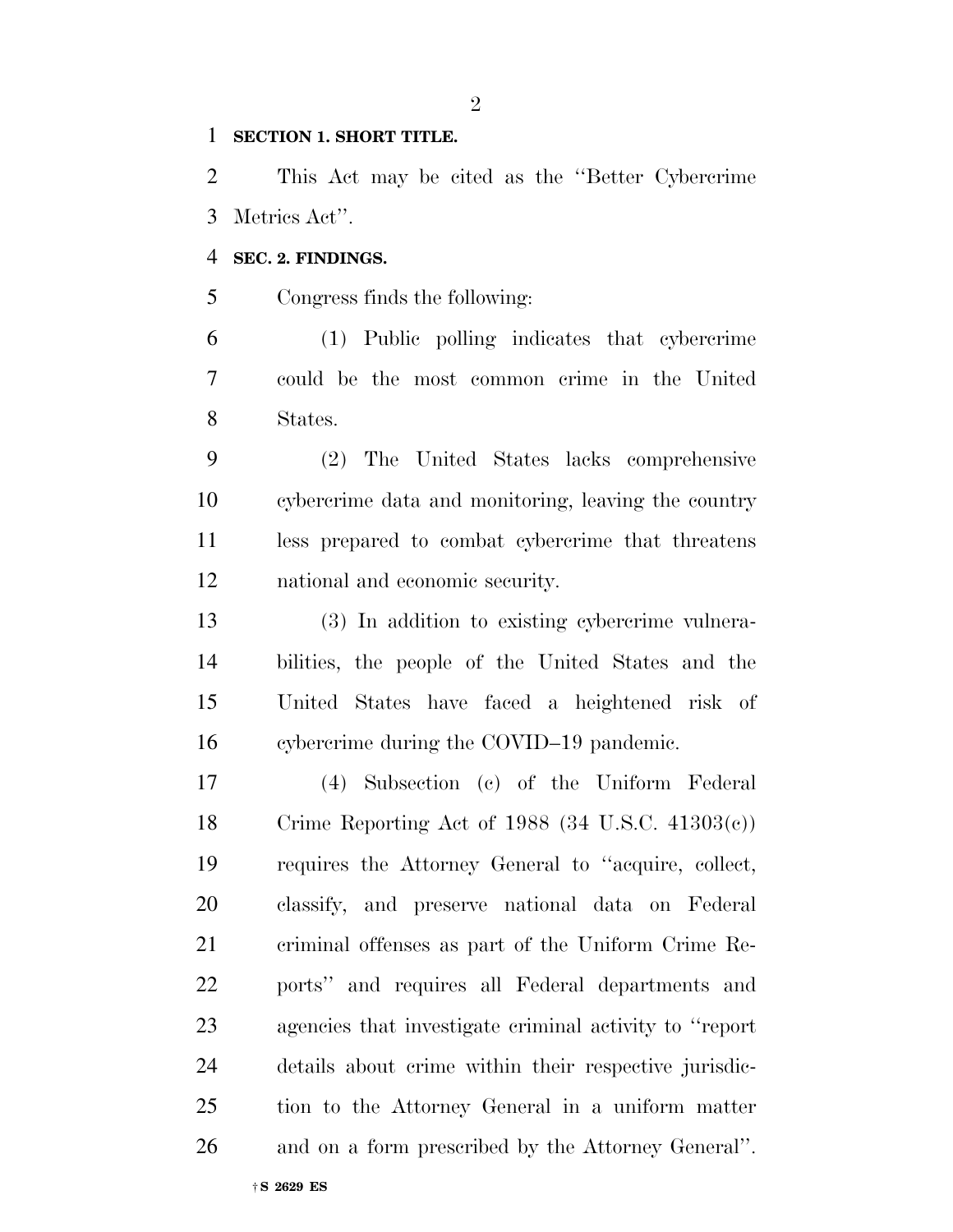#### **SEC. 3. CYBERCRIME TAXONOMY.**

 (a) IN GENERAL.—Not later than 90 days after the date of enactment of this Act, the Attorney General shall seek to enter into an agreement with the National Acad- emy of Sciences to develop a taxonomy for the purpose of categorizing different types of cybercrime and cyber-enabled crime faced by individuals and businesses.

 (b) DEVELOPMENT.—In developing the taxonomy under subsection (a), the National Academy of Sciences shall—

| 11 | (1) ensure the taxonomy is useful for the Fed-         |
|----|--------------------------------------------------------|
| 12 | eral Bureau of Investigation to classify cybercrime in |
| 13 | the National Incident-Based Reporting System, or       |
| 14 | any successor system;                                  |
| 15 | (2) consult relevant stakeholders, including—          |
| 16 | (A) the Cybersecurity and Infrastructure               |
| 17 | Security Agency of the Department of Home-             |
| 18 | land Security;                                         |
| 19 | (B) Federal, State, and local law enforce-             |
| 20 | ment agencies;                                         |
| 21 | (C) criminologists and academics;                      |
| 22 | (D) cybercrime experts; and                            |
| 23 | (E) business leaders; and                              |
| 24 | (3) take into consideration relevant taxonomies        |
| 25 | developed by non-governmental organizations, inter-    |
| 26 | national organizations, academies, or other entities.  |
|    |                                                        |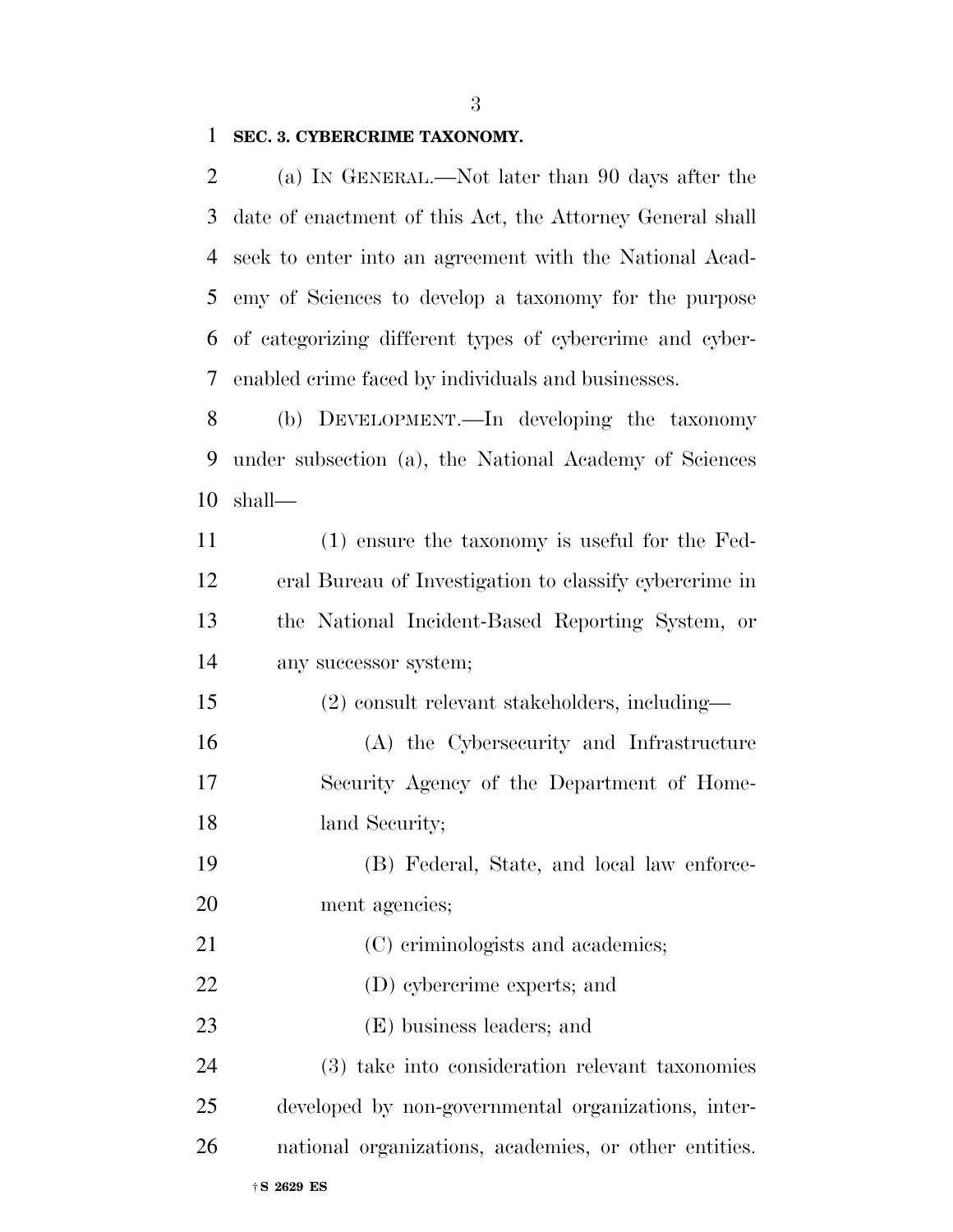(c) REPORT.—Not later than 1 year after the date on which the Attorney General enters into an agreement under subsection (a), the National Academy of Sciences shall submit to the appropriate committees of Congress a report detailing and summarizing—

 (1) the taxonomy developed under subsection (a); and

 (2) any findings from the process of developing the taxonomy under subsection (a).

 (d) AUTHORIZATION OF APPROPRIATIONS.—There are authorized to be appropriated to carry out this section \$1,000,000.

## **SEC. 4. CYBERCRIME REPORTING.**

 (a) IN GENERAL.—Not later than 2 years after the date of enactment of this Act, the Attorney General shall establish a category in the National Incident-Based Re- porting System, or any successor system, for the collection of cybercrime and cyber-enabled crime reports from Fed-eral, State, and local officials.

 (b) RECOMMENDATIONS.—In establishing the cat- egory required under subsection (a), the Attorney General shall, as appropriate, incorporate recommendations from the taxonomy developed under section 3(a).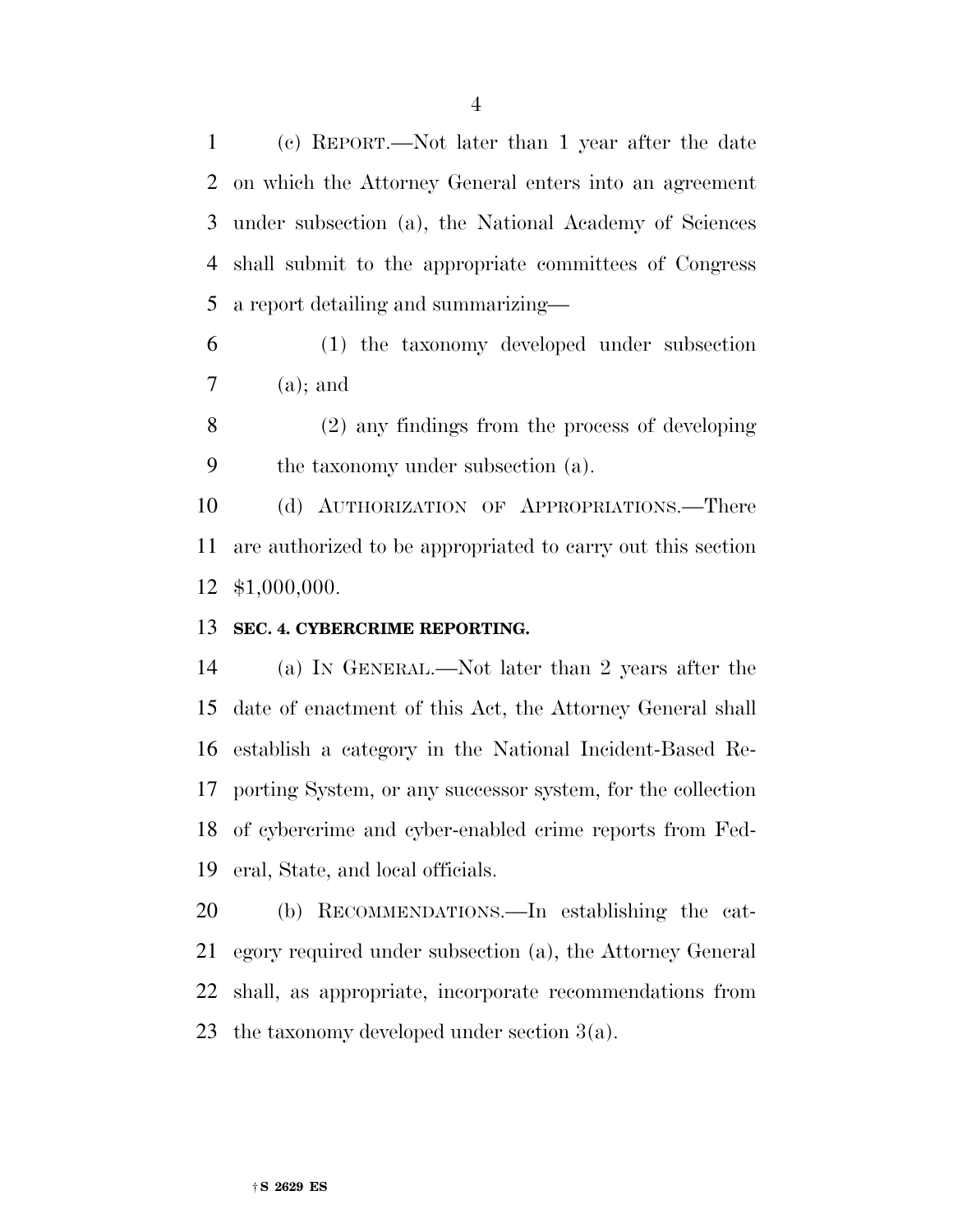## **SEC. 5. NATIONAL CRIME VICTIMIZATION SURVEY.**

 (a) IN GENERAL.—Not later than 540 days after the date of enactment of this Act, the Director of the Bureau of Justice Statistics, in coordination with the Director of the Bureau of the Census, shall include questions relating to cybercrime victimization in the National Crime Victim-ization Survey.

 (b) AUTHORIZATION OF APPROPRIATIONS.—There are authorized to be appropriated to carry out this section \$2,000,000.

# **SEC. 6. GAO STUDY ON CYBERCRIME METRICS.**

 Not later than 180 days after the date of enactment of this Act, the Comptroller General of the United States shall submit to Congress a report that assesses—

 (1) the effectiveness of reporting mechanisms for cybercrime and cyber-enabled crime in the United States; and

- (2) disparities in reporting data between—
- (A) data relating to cybercrime and cyber-enabled crime; and
- (B) other types of crime data.

Passed the Senate December 7, 2021.

Attest: